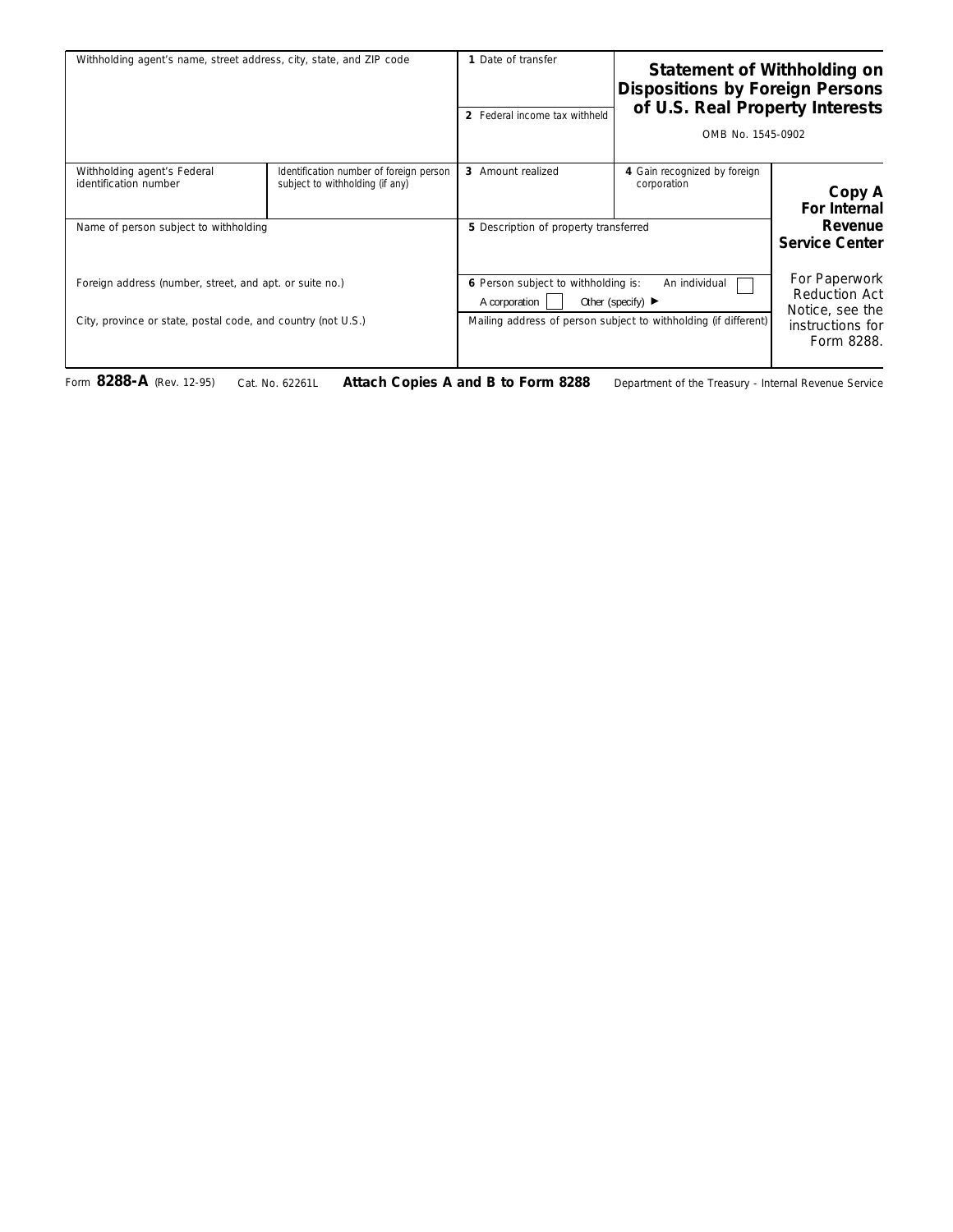|                                                                               | <b>Statement of Withholding on</b><br><b>Dispositions by Foreign Persons</b><br>of U.S. Real Property Interests<br>OMB No. 1545-0902 | 1 Date of transfer<br>2 Federal income tax withheld  | Withholding agent's name, street address, city, state, and ZIP code                              |                                                              |
|-------------------------------------------------------------------------------|--------------------------------------------------------------------------------------------------------------------------------------|------------------------------------------------------|--------------------------------------------------------------------------------------------------|--------------------------------------------------------------|
| Copy B<br>Send to<br><b>Internal</b>                                          | 4 Gain recognized by foreign<br>corporation                                                                                          | 3 Amount realized                                    | Identification number of foreign person<br>subject to withholding (if any)                       | Withholding agent's Federal<br>identification number         |
| Revenue<br><b>Service</b><br>Center-For<br>Use by Person                      |                                                                                                                                      | 5 Description of property transferred                | Name of person subject to withholding<br>Foreign address (number, street, and apt. or suite no.) |                                                              |
| Subject to<br>Withholding                                                     | An individual<br>Other (specify) $\blacktriangleright$                                                                               | 6 Person subject to withholding is:<br>A corporation |                                                                                                  |                                                              |
| This information is<br>being furnished to<br>the Internal<br>Revenue Service. | Mailing address of person subject to withholding (if different)                                                                      |                                                      |                                                                                                  | City, province or state, postal code, and country (not U.S.) |

Form 8288-A (Rev. 12-95) Torm 8288-A (Rev. 12-95)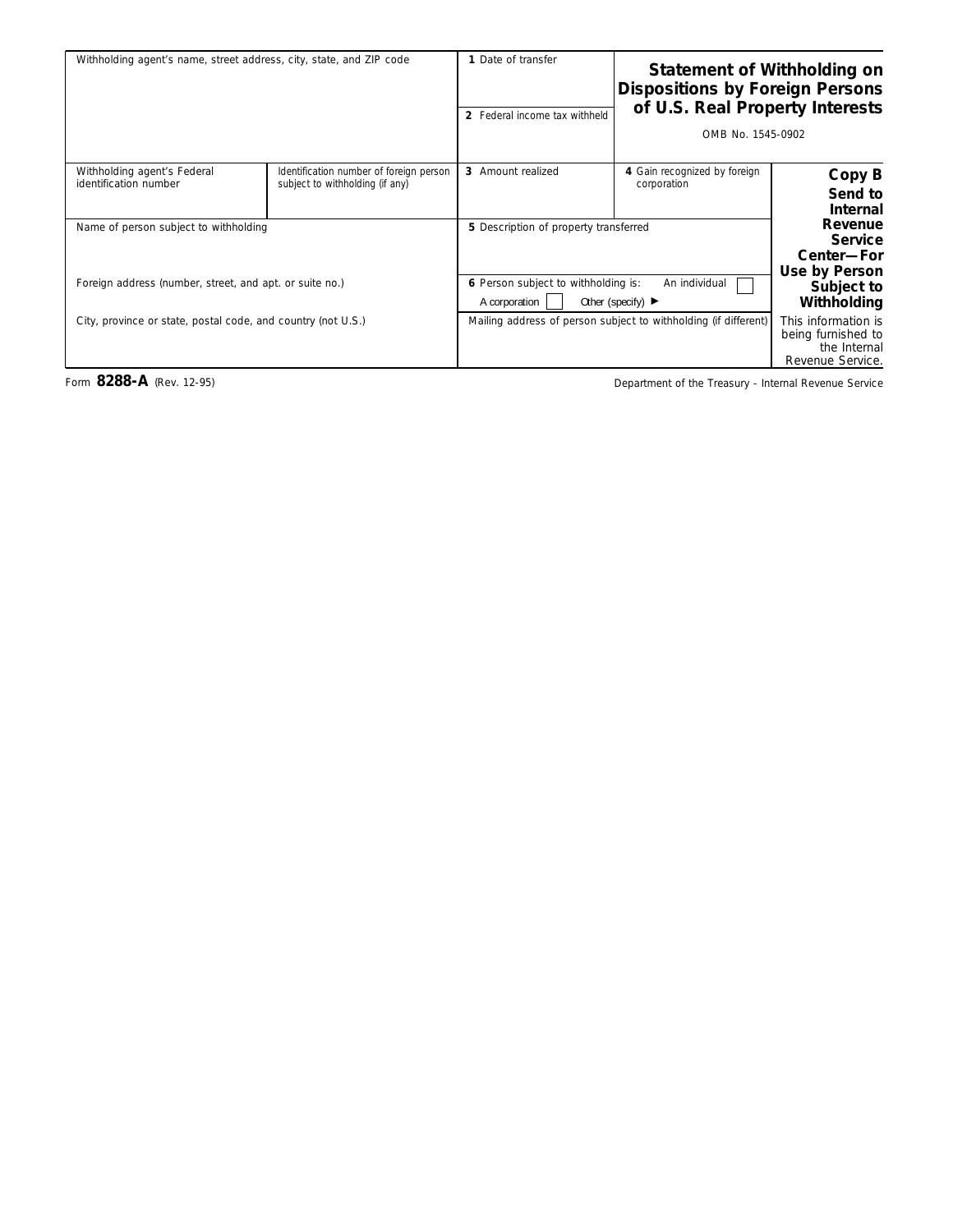## **Instructions for the Person Subject to Withholding**

Generally, if you are a foreign person that disposes of real property located in the United States, 10% of the amount realized must be withheld by the buyer or other transferee. Generally, certain foreign interest holders that are beneficiaries or shareholders are also subject to the withholding, but at a rate of 35%. Even though tax may have been withheld, you are required to file a Form 1040NR, 1041, 1065, or 1120F to report the sale or other disposition as effectively connected with the conduct of a trade or business in the United States. To receive credit for any Federal income tax withheld shown in box 2, attach Form 8288-A to your Federal income tax return, or send it with any request for refund. However, foreign partnerships should report the withholding on **Form 8804,** Annual Return for Partnership Withholding Tax (Section 1446), and attach Form 8288-A. See **Pub. 519,** U.S. Tax Guide for Aliens, for more information about filing requirements.

If the amount shown in box 2 is greater than your maximum tax liability, you may apply for an early refund before filing your tax return. To do so, you must also apply for a withholding certificate (if you do not already have one). Send your application for an early refund to the Director, Philadelphia Service Center, P.O. Box 21086, Philadelphia, PA 19114-0586. No particular form is required for the application, but it must include the following information in separate paragraphs numbered as shown below:

**1.** Your name, address, and identification number,

**2.** The amount required to be withheld as stated in the withholding certificate issued by the IRS,

**3.** The amount withheld shown in box 2 (attach a copy of this Form 8288-A), and

**4.** The amount to be refunded.

See Regulations sections 1.1445-3 and 1.1445-6, Rev. Proc. 88-23, and **Form 8288-B,** Application for Withholding Certificate for Dispositions by Foreign Persons of U.S. Real Property Interests, for information about how to request a withholding certificate.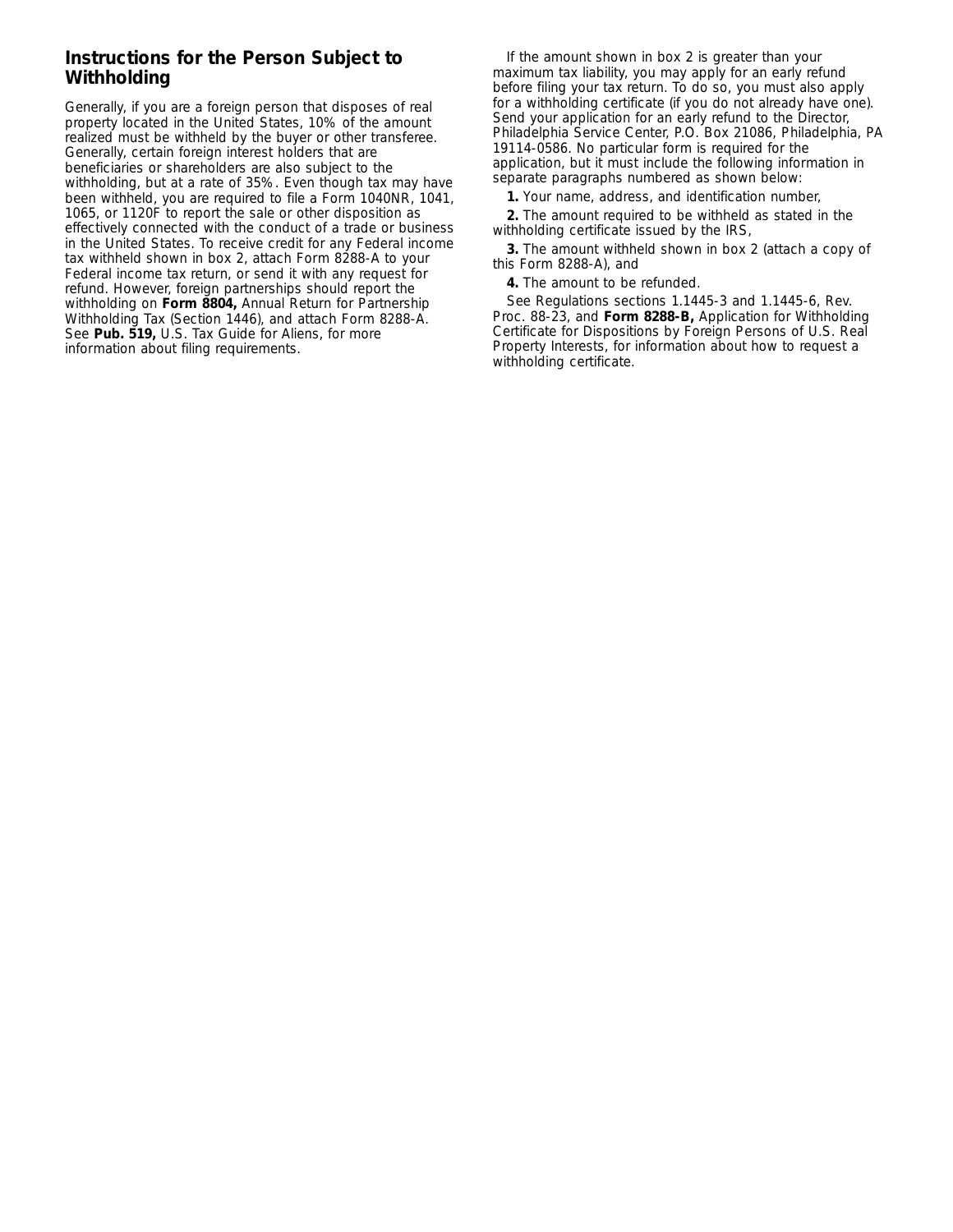| Withholding agent's name, street address, city, state, and ZIP code |                                                                            | 1 Date of transfer<br>2 Federal income tax withheld                                                            | Statement of Withholding on<br><b>Dispositions by Foreign Persons</b><br>of U.S. Real Property Interests<br>OMB No. 1545-0902 |                                                          |
|---------------------------------------------------------------------|----------------------------------------------------------------------------|----------------------------------------------------------------------------------------------------------------|-------------------------------------------------------------------------------------------------------------------------------|----------------------------------------------------------|
| Withholding agent's Federal<br>identification number                | Identification number of foreign person<br>subject to withholding (if any) | 3 Amount realized                                                                                              | 4 Gain recognized by foreign<br>corporation                                                                                   | Copy C<br>For                                            |
| Name of person subject to withholding                               |                                                                            | 5 Description of property transferred                                                                          |                                                                                                                               | Withholding<br>Agent                                     |
| Foreign address (number, street, and apt. or suite no.)             |                                                                            | 6 Person subject to withholding is:<br>An individual<br>Other (specify) $\blacktriangleright$<br>A corporation |                                                                                                                               | For Paperwork<br><b>Reduction Act</b><br>Notice, see the |
| City, province or state, postal code, and country (not U.S.)        |                                                                            |                                                                                                                | Mailing address of person subject to withholding (if different)                                                               | instructions for<br>Form 8288.                           |

Form 8288-A (Rev. 12-95) **Keep for your records** Department of the Treasury - Internal Revenue Service